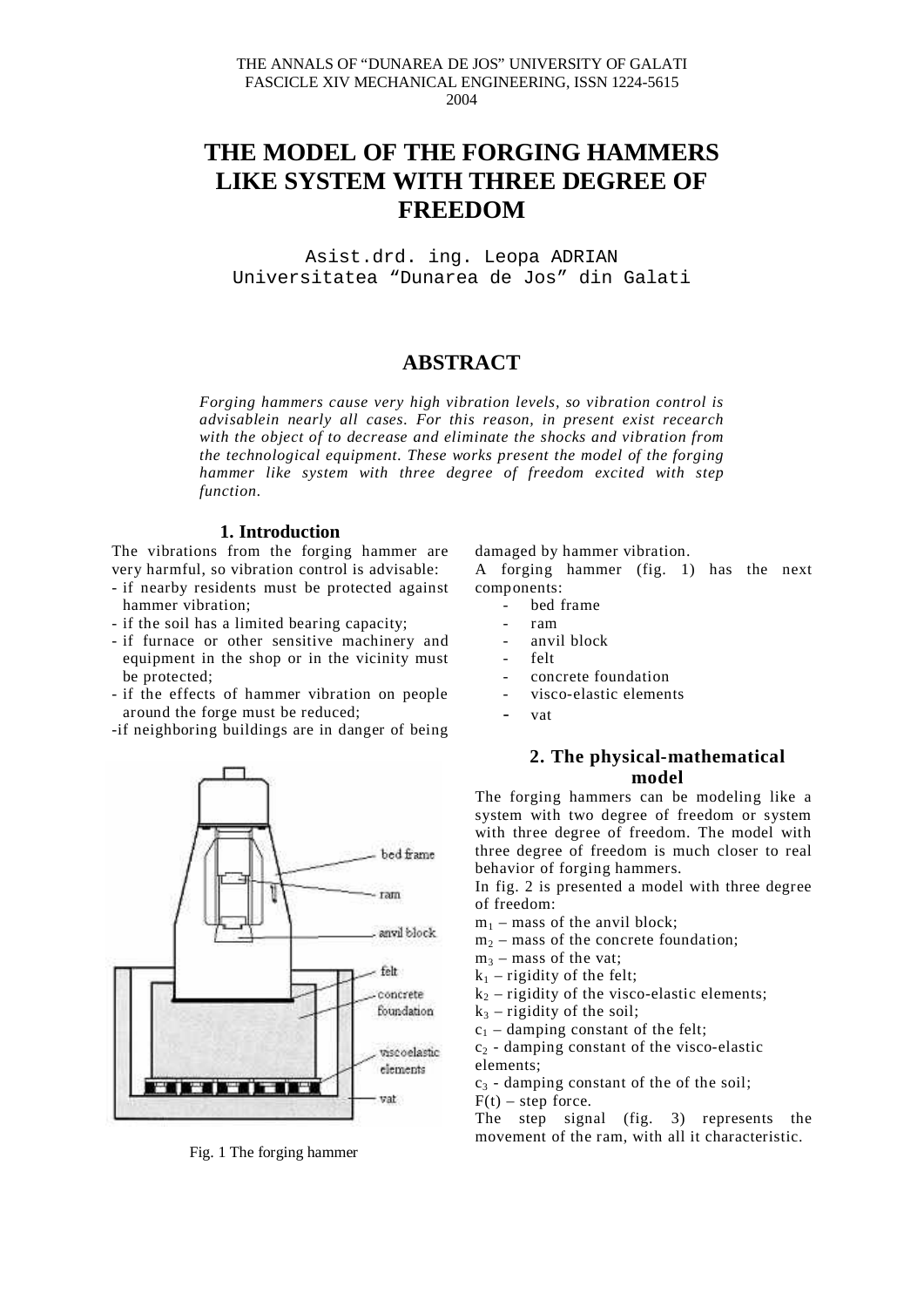

Fig. 2 Physical model of the forging hammer

*F(t )*

The mathematical expression of the step function F(t) is:



Fig. 3 The step signal

The transformed Fourier of the step function is:

$$
F(t) = \frac{2H}{\pi} \left[ \frac{\varphi}{2} + \sum_{i=1}^{\infty} \frac{1}{i} \sin i \varphi \cos i\omega t \right]
$$

 $\overline{\phantom{a}}$  $\overline{\phantom{a}}$  $\frac{1}{2}$ 

 $\overline{\phantom{a}}$ 

These transformed although have three hundred of terms he is an approximation (fig. 4). The approximation has not a influence towards system behavior.

The equations of movement can be written:

$$
\begin{cases} m_I \overline{x}_I + c_I(\overline{x}_I - \overline{x}_2) + k_I(x_I - x_2) = F(t) \\ m_2 \overline{x}_2 + c_I(\overline{x}_2 - \overline{x}_I) + c_2(\overline{x}_2 - \overline{x}_3) + \\qquad \qquad + k_I(x_2 - x_I) + k_2(x_2 - x_3) = 0 \\ m_3 \overline{x}_3 + c_2(\overline{x}_3 - \overline{x}_2) + c_3 \overline{x}_3 + \\qquad \qquad k_2(x_3 - x_2) + k_3 x_3 = 0 \end{cases}
$$

This equation system is resolved with the Runge Kutta method in the MATLAB program. For the real case the parameters have next numerical value.

 $m_1=16t$ ;  $m_2=194t$ ;  $m_3=100t$ ;

 $k_1$ =24⋅10<sup>8</sup> N/m;  $k_2$ =25⋅10<sup>8</sup> N/m;  $k_3$ =30⋅10<sup>8</sup> N/m;  $c_1 = 85.10^5$  Ns/m;  $c_2 = 90.10^5$  Ns/m;  $c_3 = 100.10^5$ Ns/m;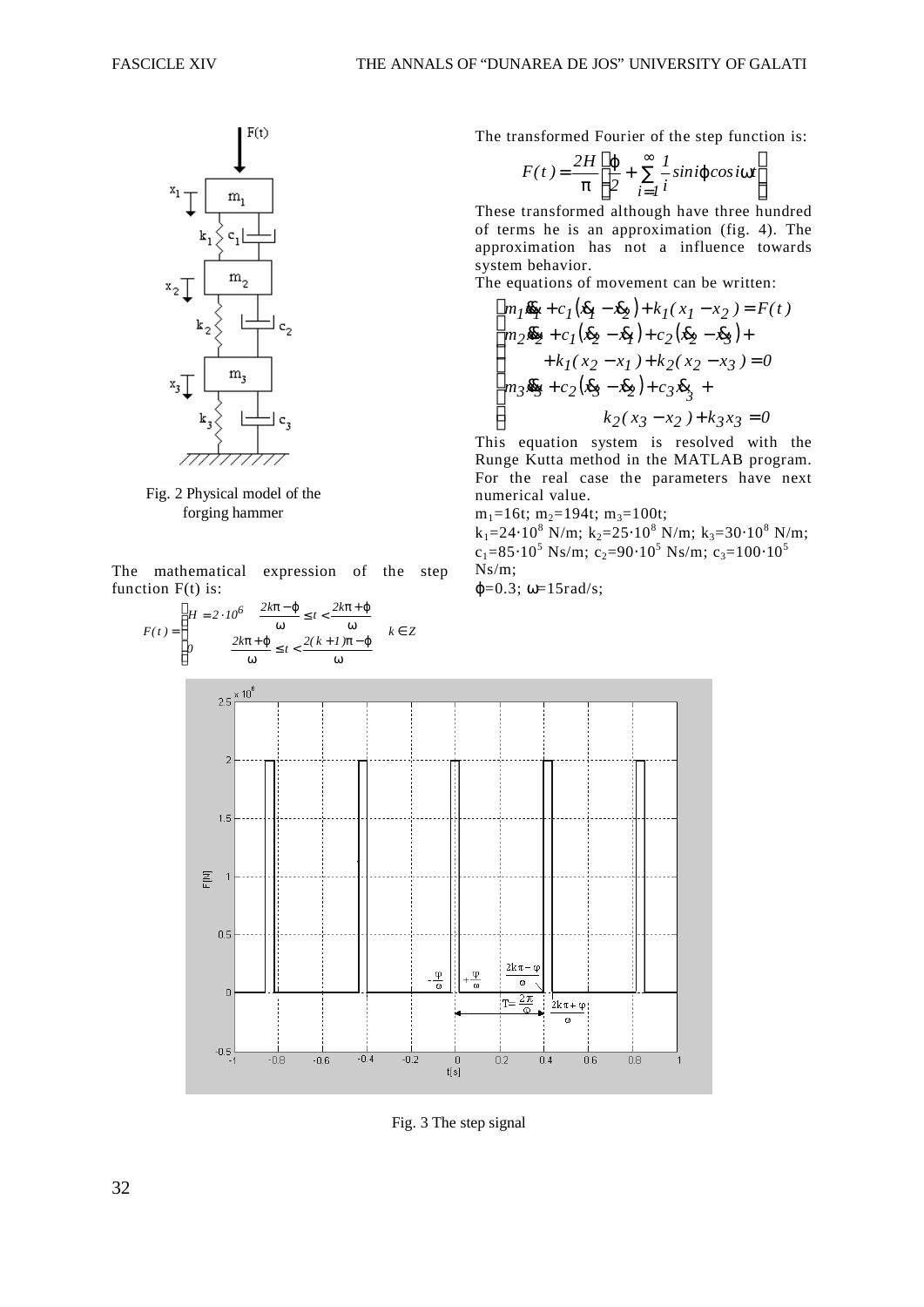

Fig. 4 The step signal in Fourier approximation

#### **3. Obtained results**

The movement in time of the mass  $m_1$  is represented in fig. 5. The maximum value of this parameter is 3.2mm. For representation the step function has been translate on Ox axis, because in the zero point function have incomplete step.

In the fig.6 and fig.7 are presents movement of concrete foundations and movement of vats. The amplitudes of foundation (maximum value 2.5mm) and vat (maximum value 1.2mm) are smaller than anvil amplitude. The movement of the vat is very important because transmissibility is dependent on her.



Fig. 5 The movement of mass  $m_1$  – anvil block